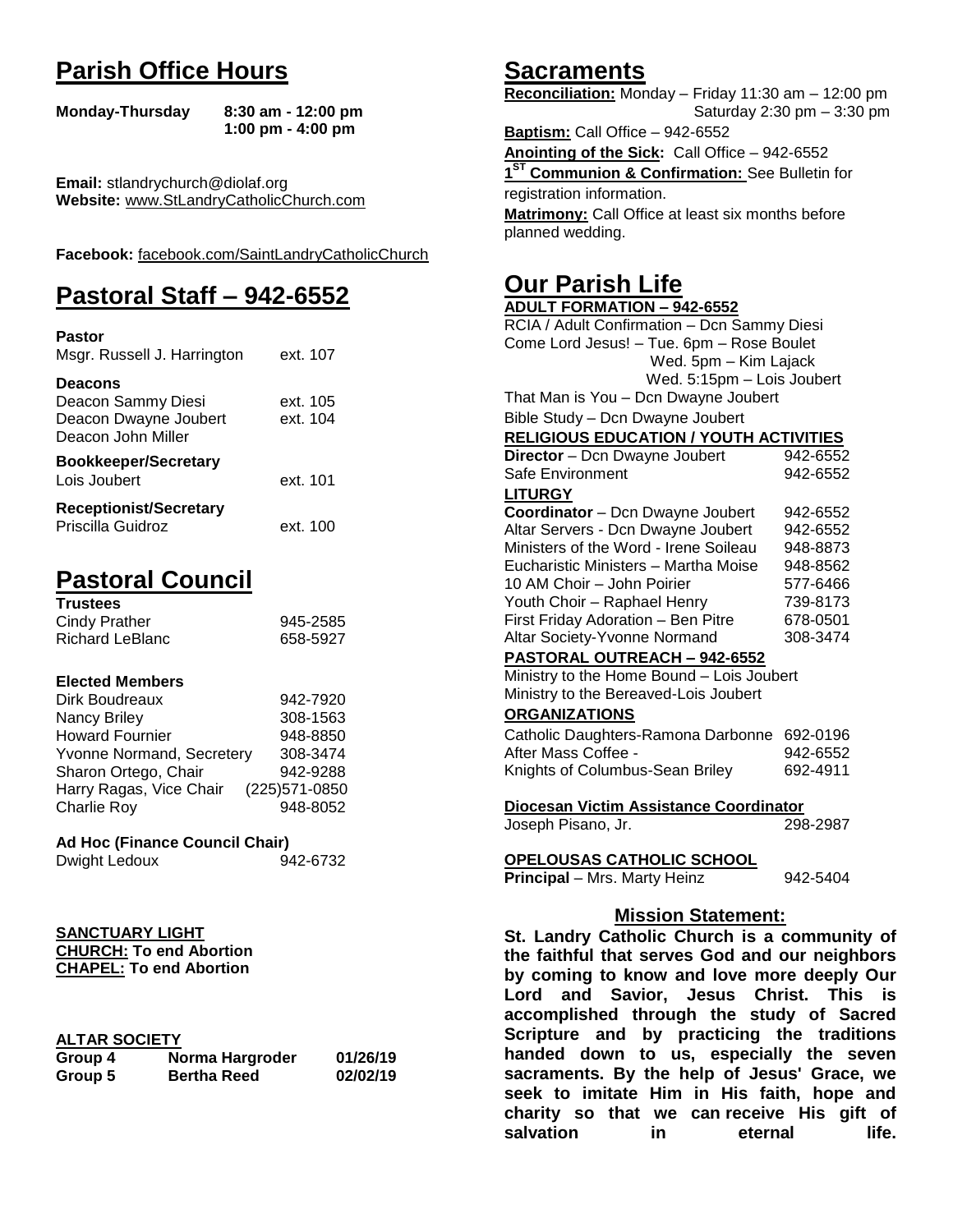**Volume 68, No. 03 – The Second Sunday in Ordinary Time – January 20, 2019**

# *From the desk of Msgr. Harrington:*

# **Pastoral Reflection #23**

There is a song often sung at weddings that was composed by the Weston Priory Monks in Vermont taken from the Book of Ruth. The song is entitled "Wherever You Go". The lyrics are based on the story of Ruth, who was considered by the Hebrew community to be a foreigner because she was a Moabite woman who married Boaz of Bethlehem, son of Elimelech and Naomi. After Ruth's father-inlaw dies, her husband and brother-in-law die. She and her sister-in-law, Orpah, also a Moabite, are the only family left Naomi. However, Naomi insists that the two young women return to their families while she will take the journey back to her own people in Bethlehem. Orpah begrudgingly returns to her family, but Ruth refuses. She proclaims the following to Naomi, her mother-in-law:

*Do not ask me to abandon or forsake you! For wherever you go I will go, wherever you lodge I will lodge, your people shall be my people, and your God my God.Wherever you die I shall die, and there be buried. May the Lord do so to me and more besides, if aught but death separates me from you.* **Ruth 1:16-18**

The two women return to Bethlehem. The song is thought by many to be about a couple committed to each other in love, that is why it is so often used at weddings. But it is really about a daughter-inlaw dedicated to her widowed mother-in-law, willing to embrace a completely diverse life for the sake of her husband's mother. Ruth models for us the power of fidelity in a relationship. Her extraordinary courage shows us how a person can choose to remain faithful in a relationship that is with someone else of a different background, a whole different way of life, out and love and compassion.

We live our lives in a myriad of relationships; our spouses, our children, our families, our coworkers and friends, our church. We are called to be courageous in our fidelity to these wonderful people that God has sent our way. Fidelity is a decision on our part. It means we will stand by them just as God stands by us; in shadow and light, in joy and sorrow, in sickness and health.

Fidelity means we don't run away when trouble comes. We don't abandon one another when life tosses some miserable grenade in our path. We hold fast to one another, we commit our lives and energies to one another. We become Simon the Cyrene for one another, willing to assist with the crosses that others bear, not out of duty or burden, but out of love.

That whole notion of 'fair-weathered friends' is not who we are. We don't make friends with people just to have valuable contacts for our future or to build a stronger network of the influential and powerful. That's important for careers, not human life and relationships. We don't use people as stepping stones to get a loftier view from the mountain of power and success.

We are children of a God who enters our lives as a friend, not a master. He does not call us slaves, but friends. We learn from Him and people like Ruth and Naomi on how to commit our lives to one another. We value our relationships not just because we selfishly seek our own benefits and rewards. We value relationships because together we are stronger than alone. Each of us brings a fidelity that empowers both in the relationship. Simon helped Jesus carry the cross, but Jesus also helped Simon by stretching his heart, thus making a stronger child of the Father. There is to be a mutuality in our relationships when we chose fidelity over escape. Wherever you go I shall go. That is the song we sing to one another.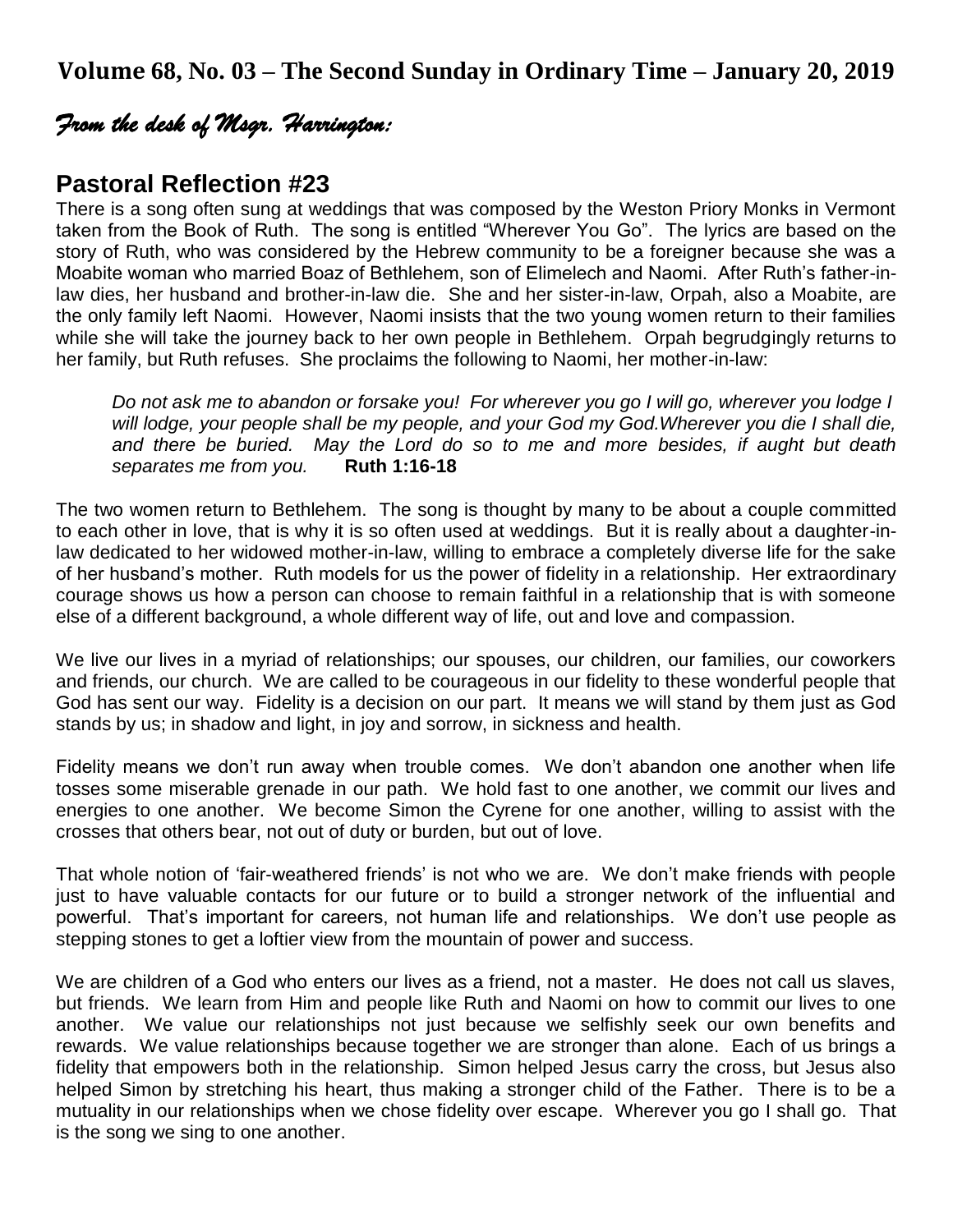# **POPE FRANCIS' INTENTIONS –**

**January - Evangelization:** That young people, especially in Latin America, follow the example of Mary and respond to the call of the Lord to communicate the joy of the Gospel to the world.

# **OFFERTORY COLLECTIONS –**

**January 13, 2019**

| <b>REGULAR</b>            | \$8851.90 |
|---------------------------|-----------|
| <b>GOAL</b>               | \$9000.00 |
| Maintenance & Repair Fund | \$162.00  |
| Poor / Needy              | \$347.00  |

Thank You for Your Generosity!

#### **Second Collection**

**01/20/19** – OCS Foundation **01/27/19** – Church in Latin America

#### **REMINDERS FOR THE WEEK**

**Sun. – 01/20**

**3:30pm NO** Confirmation Class

#### **Mon. - 01/21 – Office Closed – MLK Holiday**

| 5:45pm | Rosary @ Lafleur Monument |
|--------|---------------------------|
| 6:00pm | <b>Bible Study</b>        |
| 6:30pm | Pastoral Council Mtg.     |

**Tue. - 01/22**

**6:00pm** Come, Lord Jesus!

# **Wed. - 01/23**

| 6:00am | TMIY              |
|--------|-------------------|
| 5:00pm | Come, Lord Jesus! |
| 5:15pm | Come, Lord Jesus! |

**Thu. - 01/24**

#### **Fri. - 01/25 – Office Closed**

**Sat. - 01/26 8:00am** Mass in **Valentin Hall**

#### **ARE YOU A REGISTERED PARISHIONER?**

**Please don't take for granted that you are registered in the parish just because you attend Mass here. Census Forms are available at the back of church or by calling or coming by the office during business hours.**

# **READINGS FOR FAITH SHARING The Second Sunday in Ordinary Time**

**Isaiah 62: 1-5** *All shall behold your vindication* **Psalm 96** *"Proclaim his marvelous deeds to all the nations."* **1 Cor 12:4-11** *The Spirit distributes gifts to each person.* **John 2: 1-11** *Jesus transforms water into wine.*

Today's readings narrate a number of awesome events. Ancient Jerusalem has been restored to prominence, early Christians are healing others and speaking in tongues, Jesus changes water into wine. All of these things are attributable to God: God the Father, Son, and Holy Spirit. Let us not forget that we too have the Spirit within us and have the power to awe others by what we do.

## **PRAY FOR OUR SEMINARIANS**

| -Cade LeBlanc    | St. Thomas More, Eunice       |
|------------------|-------------------------------|
| -Matthew Pitre   | St. Thomas More, Eunice       |
| -Michael Vidrine | St. John, Melville            |
| -Sean Fontenot   | Our Lady Queen of All Saints, |
|                  | <b>Ville Platte</b>           |
| -Luke Johnson    | Our Lady Queen of All Saints, |
|                  | <b>Ville Platte</b>           |

Father, in your plan for our salvation you provide shepherds for your people. Fill your Church with the spirit of courage and love. AMEN.

#### **PRAY FOR A PRIEST EACH DAY**

| <b>Sunday, 01/20</b> | Fr. Michael Moody, SVD       |
|----------------------|------------------------------|
| <b>Monday, 01/21</b> | <b>Fr. Randall Moreau</b>    |
| Tuesday, 01/22       | <b>Fr. Jason Mouton</b>      |
| Wednesday, 01/23     | Fr. Sebastien Myladiyil, SVD |
| Thursday, 01/24      | Fr. James Bam Nguyen         |
| <b>Friday, 01/25</b> | Fr. Thomas Nguyen            |
| Saturday, 01/26      | Fr. S. Gayle Nunez           |

Eternal Father, we lift up to You, these and all the priests of the world. Sanctify them. Heal and guide them. Mold them into the likeness of Your Son Jesus, the Eternal High Priest. May their lives be pleasing to You. In Jesus' name we pray. AMEN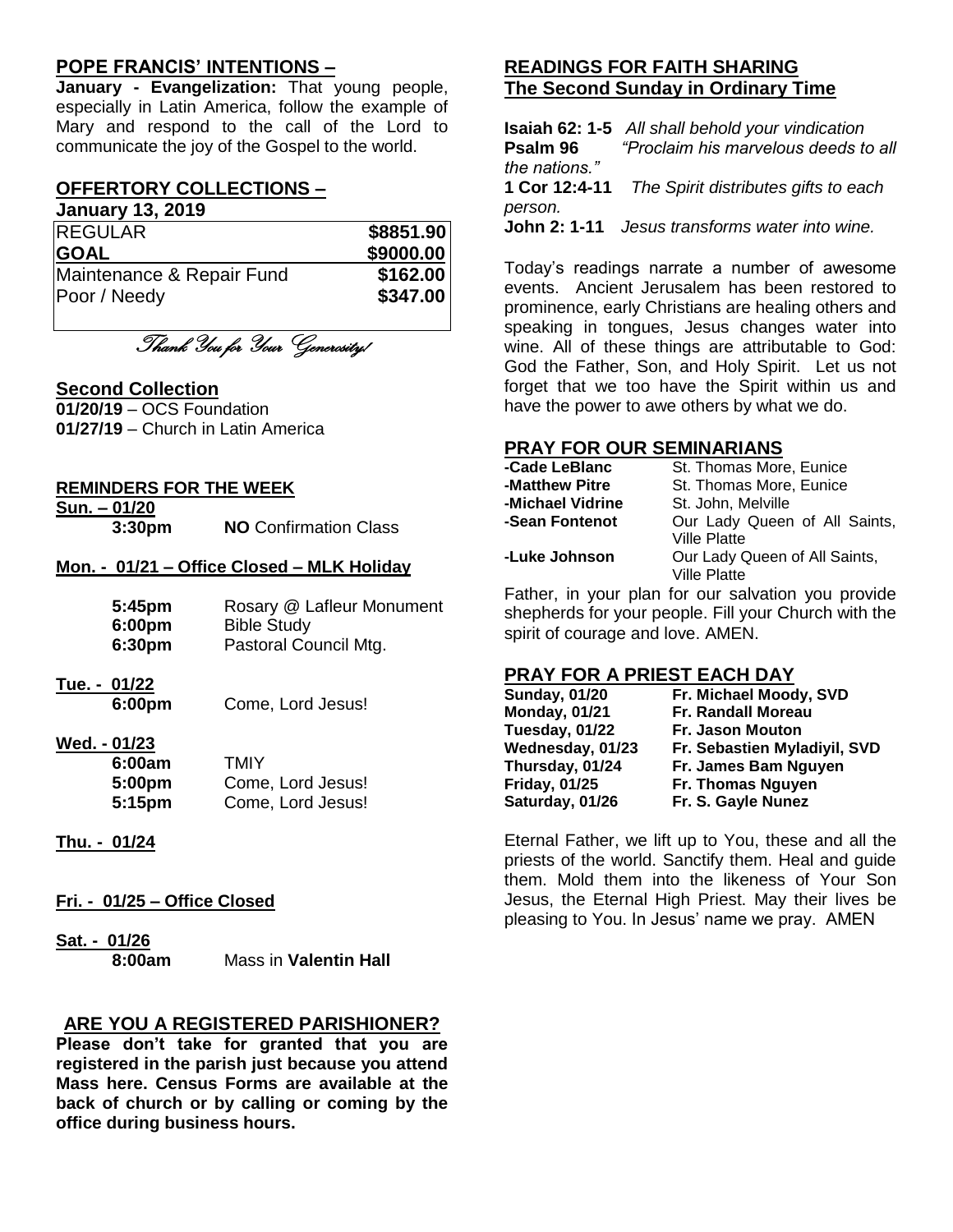# **MASS INTENTIONS**

#### **Saturday, January 19**

**4:00pm** Fr. Joseph C. Deluca; Billie; Derbes & Hilda Soileau; Norris Leger, Toby & Winnie Lalonde & Family; Roy & Justine L. Elder Family; Junior, Loretta & Stephen (DA) Hargroder; Carolyn M. Bertrand; Barbara Burleigh Thibodeaux; Nita & J. Y. Bordelon Sr.; Charles F. Going & Family; Patrick Murray Labbe;Anna Lois Joubert; The Sick & The Dying; William "Bill" Hatch & Family; Wayne, Jeanette & Jonathan Lalonde; Leonce Lalonde Jr.;Carl Villery Family; J.C., Bernice, Cyril James Diesi II & Peyton Cornette,; Philip Frilot

#### **Sunday, January 20**

**08:00am** Velta Dupre Bajat; Youle, Therese & John Ray Fontenot and Martin J. St. Amand; Bernel, Arthur & Eva Fontenot; Larry Hargroder; Scotty Speyrer; James Robin and deceased Robin & Bergeron Families

**10:00am** Richard Bordelon; Bobbie Mouton; Winnie (DA), Steve, Ronnie, Dusty Ardoin; M/M Emillian Bodin & Joyce Lagrange;Hushel Bordelon; Nita & J. Y. Bordelon Sr.; M/M Ezra Martin & Denise Hull; Irl White; Malcolm "Slick" & Margaret Martin; The Sick & The Dying; Daniel & Louise LaGrange; Claudia Doucet Hernandez; Lawrence Kelly & Darius & Zetta Deville; Lee & Beverly Faul & Mark Capone **5:00pm** St. Landry Church Parishioners

#### **Monday, January 21**

**12:05pm** The Sick & The Dying; Nita & J. Y. Bordelon, Sr.; Burnell Fontenot (BD) & Family

## **Tuesday, January 22**

**12:05pm** Adolph & Constance Lanclos and Adele & Heribert Bernard Living & Deceased Members; Nita & J. Y. Bordelon, Sr.; The Sick & The Dying

#### **Wednesday, January 23**

**12:05pm** Rose Fisher; Doris T. Collins; Nita & J. Y. Bordelon, Sr.; The Sick & The Dying; J. Y. Fontenot (DA)

#### **Thursday, January 24**

**12:05pm** The Sick & The Dying; Nita & J. Y. Bordelon Sr.; Jacob Joubert (BD) & Family; Joseph Warren Dupre (DA); Joseph N. "Bootsy" Wyble (BD)

#### **Friday, January 25**

**12:05pm** The Sick & The Dying; Nita & J. Y. Bordelon Sr.; J.C. (BD), Bernice, Cyril James Diesi II & Peyton Cornette

## **PRAYER INTENTIONS**

Dannie Ardoin, Brenda & Dennys Baird, Camden Barnard, Victoria Barron, Addi Baquet, Eric Baquet, Mona Bernard, Rada Bono, Derek Bourque, Connie Benoit, James Buford Bergeron, Paula Bienvenu, Robert Bienvenu, Marty Billeaudeau, Randy Bordelon, Alexandra Boudreaux, Joan Brady, Judy Smith Briscoe, Eden Broussard, Pat Burleigh, Nico Campbell, Ronnie Collette, Liz Constantino, Lloyd Cormier, Leroy Darbonne, Glenda G. Darbonne, Francis "Flossie" David, Donald Dean, Angie Dejean, Rose DeKerlegand Barbara Dopson, Lee Dubuc, Wanda Dupre, Glyn Durio, Harriet Doucet, Brandon Fuselier, Glenda Gaudet, Albert Going, Robert Going,Jr., Sarah Groth, Rita Guidroz, Amelia Guillory, Gabrielle Hanson & Family, Norma Hargroder, Jeanette Harville, Carol Hebert, Eva Herbert, Corrace Hollier, Rosalie Jackson, Bryan Fontenot, Merci Janise, Jo Ann Jones, Leon Khan, Murphy Lanclos, Sr., Virgie Lanclos, Lisa Leblanc, Jenny Ledoux, Ronald Leger, Paul Leleux, Cassandra Marceaux, Malcolm Marcus, Kathy Martin, Heather E. Matt, Sidney Matt, Shirley Meche, Barbara Micheal, Marguerite Miller, Ed Moise, Taylor Morales, Glenda Moreau, Julia Ortego, Gene Paillet, Mary Paillet, Elliot Pavlovich, Keith Pavlovich, Glenda Pitre, Michelle Poulet, Butch Richard, Gerald Roy, The Keith Richard Family, Geneva Scallon, Pap Roy, Clara Smith, Ronald Speyrer. Cindy Stelly, Andrew Stelly, Audrey Stelly, Lonnie St. Cyr, Becky Sylvester, Richard Tatman, Ervin Thibodeaux, Margaret Thibodeaux, Jacqueline Vautrot, Claire R. Venable, Wilma Villery, Brett Walker, Augustine Wilson, Brad Woodel, Evelyn Wyble

**(It is diocesan policy that we must have permission from any individual that is to be placed on the list of intentions prior to their name being listed.)**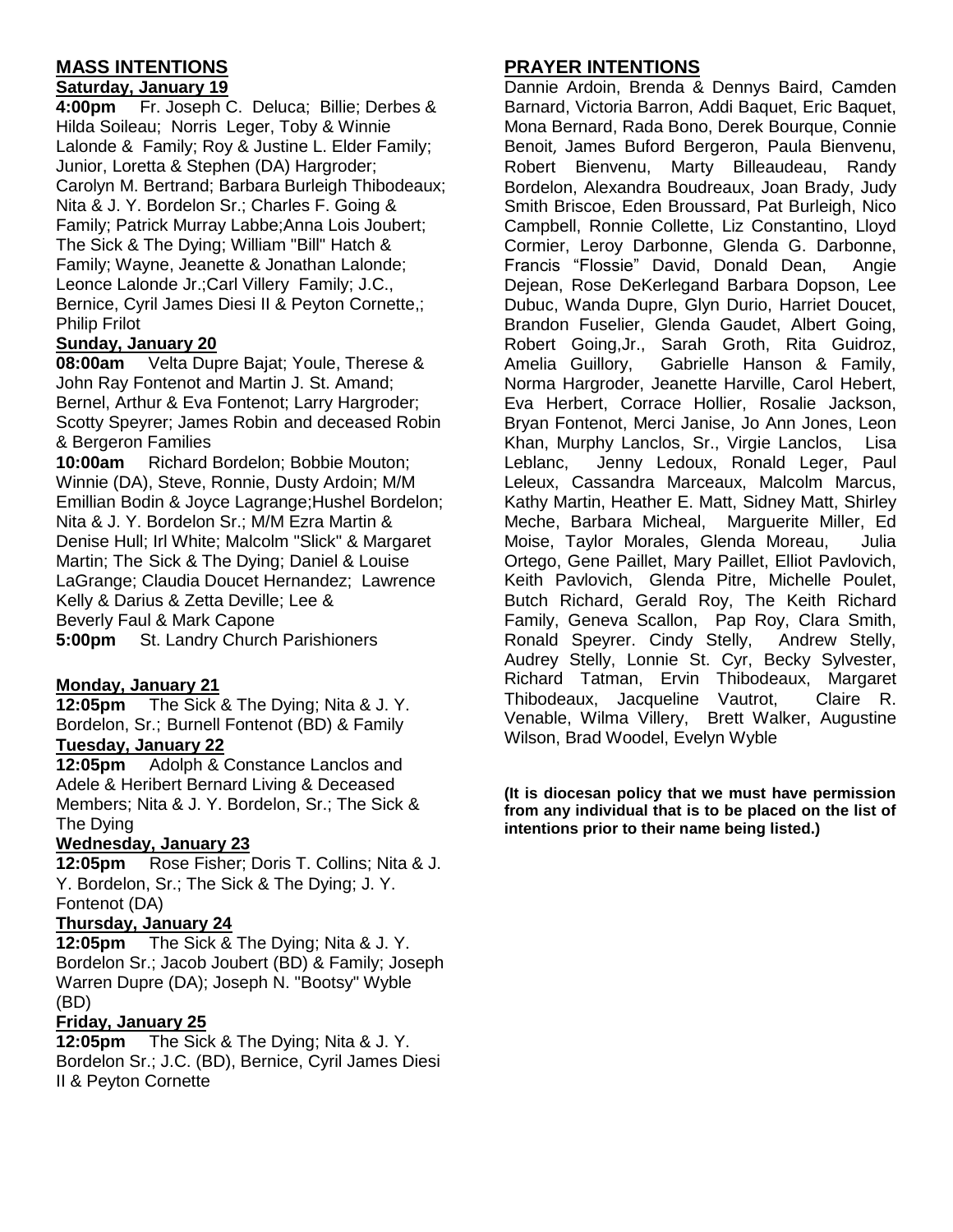# **PRAYER TO END ABORTION**

**Lord God, I thank you today for the gift of my life, And for the lives of all my brothers and sisters. I know there is nothing that destroys more life than abortion, Yet I rejoice that you have conquered death by the Resurrection of Your Son. I am ready to do my part in ending abortion. Today I commit myself Never to be silent, Never to be passive, Never to be forgetful of the unborn. I commit myself to be active in the pro-life movement, And never to stop defending life Until all my brothers and sisters are protected, And our nation once again becomes A nation with liberty and justice Not just for some, but for all. Through Christ our Lord. Amen!**

## **St. Landry's NEW MAUSOLEUM**

**When the time comes, where will I be buried? Have I made plans for that? How will my loved ones know my wishes? These are questions that we will all have to answer one day. What would you do if something happened in your family tomorrow? We don't like to think about those things and much less discuss the subject, but death is inevitable. Getting your burial space ahead of time is good family planning and makes good practical sense, especially now that our church is having a new mausoleum program in our historical cemetery.**

**If you buy now, you have choices. There are four different types of doubles, four different levels, also family units. There are different options for payment as well. If you wait until later to purchase, the options will be limited. The moment you sign up you are covered. Now you have the opportunity as husband and wife, and perhaps your entire family, to do your planning together in the privacy of your own home. Taking care of these plans now is a lot easier than to do so following a death.**

**Representatives from American Cemetery Consultants, are now available to meet with you at your home or at the church office to answer questions about the mausoleum and help you to choose the option that is right for you. The number of crypts selected before construction will determine the final size of the mausoleum. Spaces are reserved on a first come basis. Anyone wanting information should either mail in the postage paid reply card from the brochure that was mailed to your home or call 337-935-3570.**

## **ALTAR SERVERS**

**We are always looking for more young people who desire to serve our Lord in this very important ministry! All Students who have made their 1st Holy Communion through HS are invited to become servers… Parents contact Deacon Joubert for more information.**

## **AQUINAS INSTITUTE**

**Learn more about your Catholic faith by taking an Aquinas Institute Course today! Spring 2019 Courses are now open for registration. Come to know the Blessed Virgin Mary more intimately and why she is so honored by Catholics. World renowned expert on Mary, Msgr. Arthur Calkins, will present a course (THE 391) at Our Lady of Wisdom Catholic Student Center on Wednesdays 6-8:45 pm beginning January 16. Course can be taken for credit or audit. Dr. Jennifer Miller will present a course (THE 491) at John Paul the Great Academy on the ever so important topic of Gender Identity on Thursdays 6-8:45 pm beginning January 17. Dr. Miller holds the Chair of Moral Theology at Notre Dame Seminary in New Orleans and is presently writing a book on this theme. Come and learn about what Christian tradition has to say about what it means to be a man or a woman in today's confusing times. For more information on these course offerings or to register, contact Fr. Michael Champagne, CJC at (337) 395-6550 or visit us at www.aquinaslafayette.org Register Now!**

## **ALTAR SOCIETY**

**The Altar Society meets on the second Monday of every month at 5:15pm in Valentin Hall. We are always welcoming New Members to be a part of our mission to assist in beautifying our church for the sacred liturgies. Our next meeting will be on Monday, 02/11! For more information call Yvonne Normand @ 337-308- 3474 or Janis Courvelle @ 337-789-0971.** 

## **DOLL & TOY THANKS!**

**The Catholic Daughters, sponsors of the Doll and Toy Fund, would like to thank all who donated to our annual toy drive. From your donations, 1,642 children in our community were able to have a great Christmas. Our organization is so blessed to have such caring and generous parishioners. Thanks again, Janis Courvelle**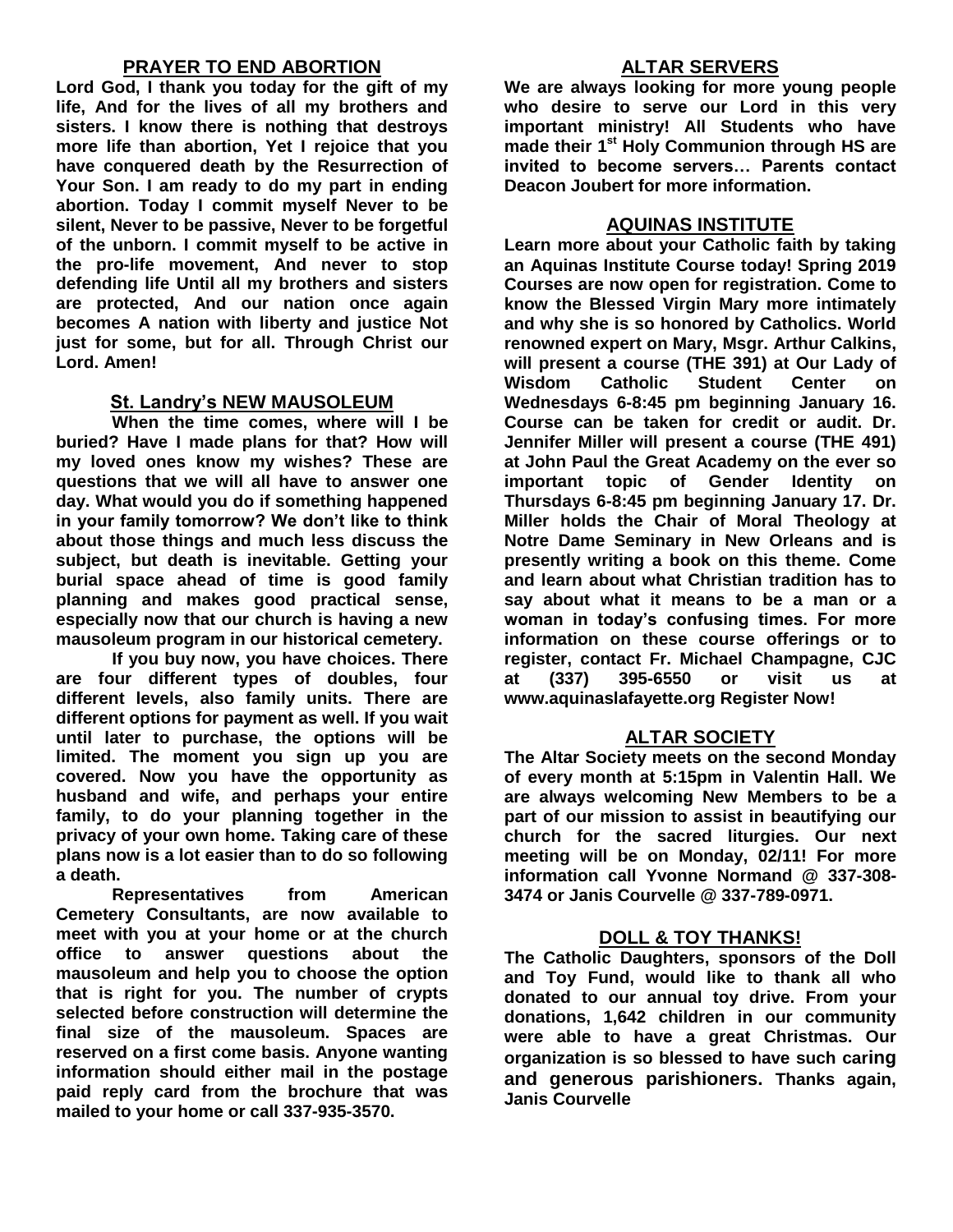# **EXTRA – ORDINARY MINISTERS**

**January 26/27**

**Saturday – 4:00pm Altar Servers:** Katie & Broty Stelly **Extra-ordinary Ministers of the Eucharist:**  Howard Fournier, Julie Roy, Lorna Sue Miller, Paul & Betty Leleux **Reader:** Anne Zorn **Sunday – 8:00am**

**Altar Servers:** Leigh Labrie, Beau & Ethan Stelly **Extra-ordinary Minister of the Eucharist:** Gerry Vidrine, Jennifer Fontenot, Debbie Deshotel **Reader:** Jude Guidry **10:00am Altar Servers**: Noah & Rylee Labruyere **Extra-Ordinary Ministers of the Eucharist:**

Beverly Bernard, Martha Moise, Peter Briggs, Larry Moreau

**Reader:** Catherine Benson

**5:00pm** 

**Altar Servers:** Mark & Myles Collins **Extra-ordinary Ministers of the Eucharist:**

Glenn & Shawn LeBlanc, Marcelle Abshire, Jane Savoy **Reader:** Irene Soileau

## **OCS CORNER**

**Catholic Schools Week will be celebrated nationwide during the week of January 28- February 1. Let us pray for the growth of Catholic education for our future generations!**

**Get your tickets for OC's Dinner & Auction, celebrating 20 years! This special year will offer a "buffet style dinner" catered by Joey & Paula Quebedeaux Catering and Lemelle's Catering of Opelousas. The February 7 event in the Opelousas Civic Center will include a Silent and Live Auction and a wonderful evening with family and friends!**

**Registration for 2019-2020 begins February 11. However, new families must first apply for admission now by going to the school website at [www.OCSvikings.com.](http://www.ocsvikings.com/) There are limited openings in preschool, kindergarten, and grades 7 and 8.**